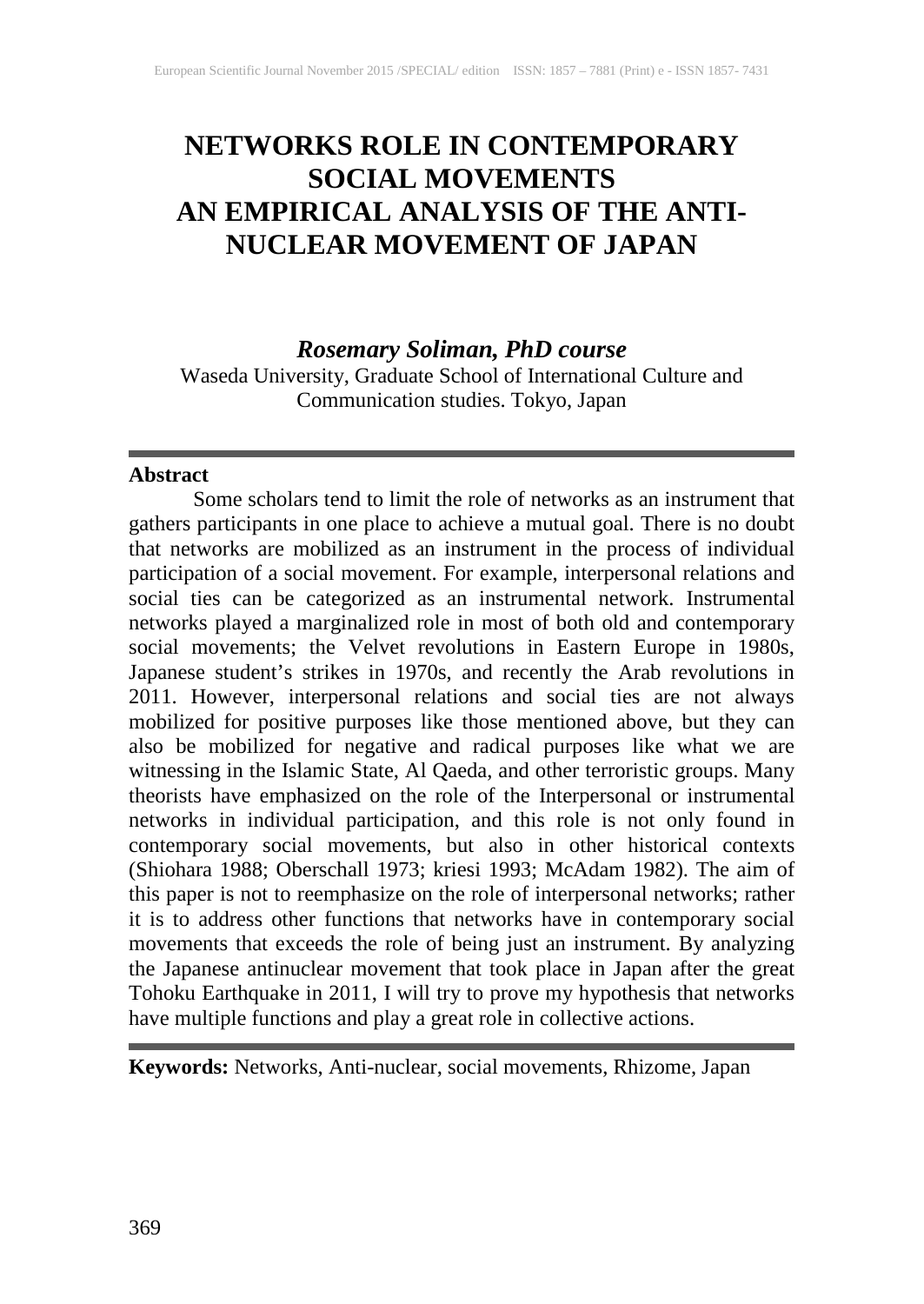# **Introduction**

Before going through my empirical analysis of the anti-nuclear movement in Japan I want to address a very important and stimulating question that was asked to me by one of my Japanese professors during our discussions. Why is it important to emphasize on networks' other functions? Other scholars, like McAdam and Paulsen (1993) have already discussed the answer to this question. I would like to address the theoretical reasons that I found out after conducting my empirical analysis on the Japanese antinuclear movements over the last three years (2012-2015).

One of the complexities of recent collective actions is that there are several groups with multiple goals in one movement. Of course some of them can be analyzed through the framework of instrumental network since they are relatives, work colleagues or even activists. On the other hand, there are housewives, businessmen, retired people, and under 18 year old students who have never had any experience in political activities before. Grasping the dimensions and other functions of the networks will provide us with better knowledge to know the development of the mechanisms of social movements and how participants get involved in the contemporary collective actions.

As White (1992:67) cites: "*a social network is a network of meanings*", and by analyzing the functions of networks, this will provide us with more information about the process of constraining participation and collective identities in social movements. In turn this will lead us to the learning more about the mechanisms and dynamics of the contemporary social movements and the process of creating collective identities.

# **I.**

# **The Organizational Network**

When participants engage in any social movement, they share mutual norms and values related to a specific area of political contention (Fernandez and McAdam 1989). However, getting involved in the collective action doesn't probably mean that every one is qualified to be a leader and take a part in the decision-making process. This is the mechanism that "Hangenren" uses in the anti-nuclear movement of Japan. Hangenren or "The Metropolitan Coalition Against Nukes" is the biggest group of the antinuclear movement in Japan. They were the first group who called for a movement against the Noda administration in September 2011. They have sponsored so many events and lectures to raise people awareness regarding nuclear energy dangers, and have provided reasons behind joining the movement. In January 2012, they held a movement in Yokohama called Rally for a Nuke-Free world in Japan. More than 4500 people joined and turned it into a large-scale movement. On the memorial day of the great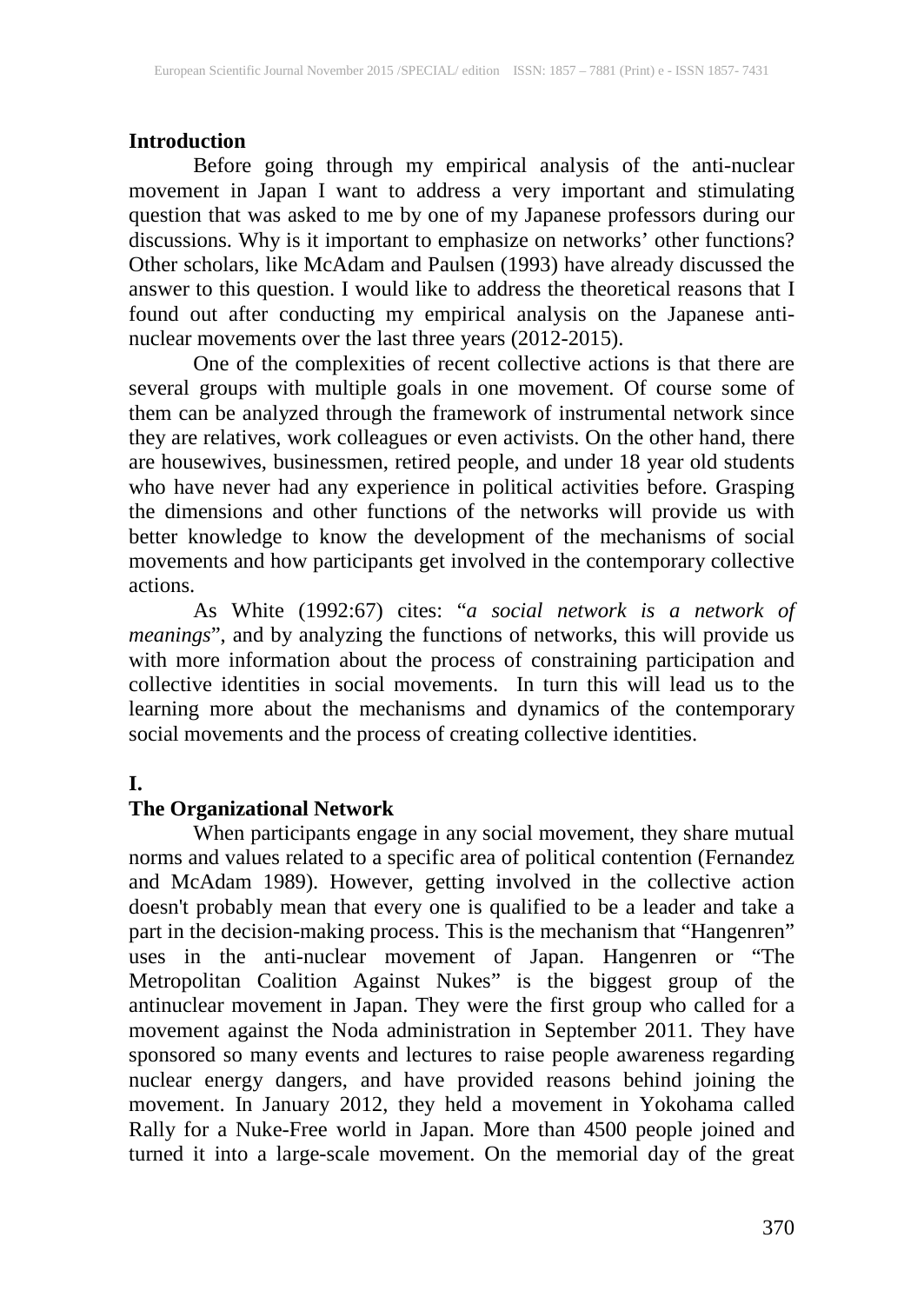earthquake in March 2012, they held a march for the victims who were lost, calling it "Towards a New Beginning". In 2013, they held a candle light vigil against nukes, and it was attended by one million and four thousand participants according to the group website<sup>[30](#page--1-0)</sup>. This large group is consisted of 11 groups: the Act 311 Japan, the Orchestra for a Safe Future for our Children, the Anger Drums, the Energy Shift Parade, the Countries Demonstration, the No Nukes Suginami, the Tanpopo, the Twit No Nukes, the No Nukes More Hearts, the Let the Vegetables Say a Word! Goodbye Nukes Demonstration and the Loft Project. These 11 groups that take a part in Hangenren and join the weekly demonstrations in front of the Prime Minister's residence.

We can conclude that the main reason of this network is to raise people awareness regarding the nuclear energy dangers through a quote by Misao redwolf (48), the main leader and the spokeswoman of Hangenren. She said: "*Although we are the only country in the world that experienced the atomic bomb, most Japanese people still believe that nuclear energy has no dangers. That's why there was a necessity to bridge this gap by creating a link between us 'Hangenren' and the participants to raise their awareness and stop them from believing the government myths of nuclear safety*". However, the question here is why does it have to be "organizational"? In Hangenren terms, "organizational" is quite similar to a pyramid or a topdown relation. There is a certain leader who is responsible of the planning of the movement and setting of the goals and agendas of the group. The other participants are not allowed to join in this process due to their lack of experience and qualifications to be involved in the decision-making process. During my interview with Redwolf she said "*Every one is welcomed, regardless of their political or educational backgrounds, but on our conditions*". Since the movement that Hangenren controls is a single issued one, so every one who chooses to join this network is supposed to call for "anti-nuclear", and anything else that has no direct relation to the main issue is disapproved. During the movement there were some groups who called for gender equality, unemployment awareness, and other demands that are not directly related to "anti-nuclear". Those who called for such demands were dismissed from the movement because they shared something that did not match with Hangenren's agenda.

"*Everyone is welcomed, but on our conditions*" is the core of the organizational network which is represented by Hangenren in Japan. The collective identity in this group is created according to the agenda of

<span id="page-2-0"></span><sup>30</sup> Hangenren official Japanese website: http://coalitionagainstnukes.jp there are some English links but they have less information comparing to the Japanese version. The English website is : http://coalitionagainstnukes.jp/en/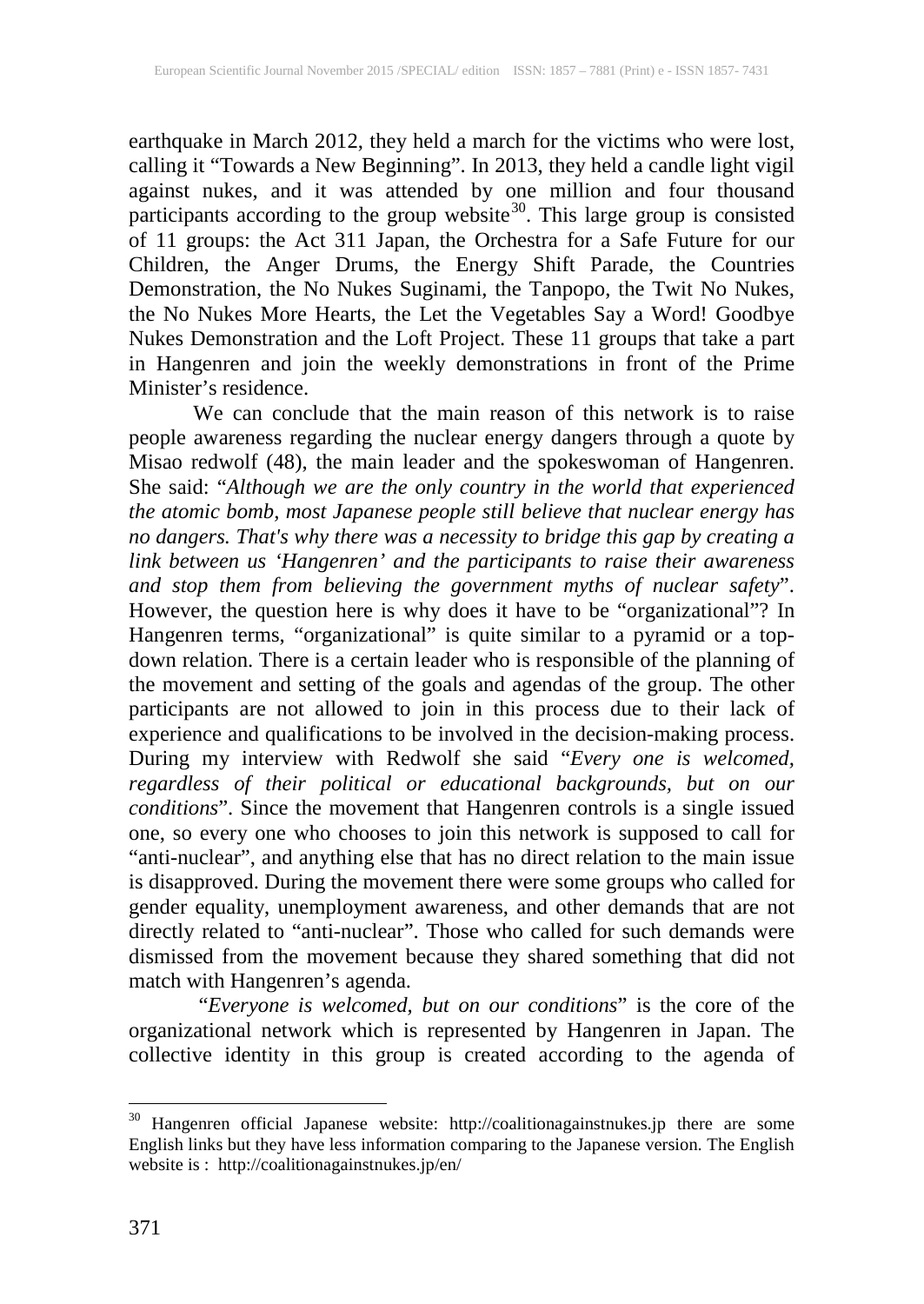Hangenren that was set formerly by Redwolf and not by the will of the participants. The participants of this network are identified as "antinuclear members" but not as a "decision makers". There is a leader, who is responsible for the process of decision-making, but there is no debate nor is discussion allowed to change the strategy of the network unless it is from the designated "leader". The organizational network functions as a bridge between leaders and participants in a top-down relationship. In this perspective, participating in the organizational network requires sharing the same ideological values to be identified as a "Hangenren member".

## **The Digitalized Network**

Rationalist scholars and critical mass theorists tend to stigmatize the digitalized network or SNS as a communication tool that gathers participants by providing them with information related to the action date, time and place (Morozov 2011). Rationalist scholars like Emirbayer and Goodwin (1994) are addressing the same debate in their paper on social networks, defining networks in instrumental terms. They are assuming that social interactions in any collective action are the main roles of the networks in social movements. In this regard, rationalist scholars are conceptualizing networks as an instrument for something more important which is the collective behavior. Passy (2002) is raising an interesting comparison between rationalists and structuralists interpretation of the functions of networks in social movements. He is arguing that the former conceive social influences in overly narrow terms unlike the structuralists who tend to emphasize on the role of networks in creating participants identities and how it functions in the formation of a potential for participation and recruitment in social movements.

Through analyzing the role of digitalized network in antinuclear movements, I will be able to address two more functions of the digitalized network that were not discussed by rationalist scholars; the role the digitalized network plays in enlarging the scale of the movement and how it can provide a space for individual participation, and how digitalized networks functions as an alternative media and a new space for free deliberation.

#### **Enlarging the scale of the movement**

Digital social networks offer the possibility for a free deliberation. On the Internet people can create free communities that are not controlled by any authoritarian regimes or occupied by the interests of the dominant elites and their networks. The digitalized network does not have boundaries or barriers, rather it is de-centered and expanding frontiers where power can be efficiently distributed in it. Everyone is identified as an "Internet user" no matter what his nationality, political affiliation, or educational background is.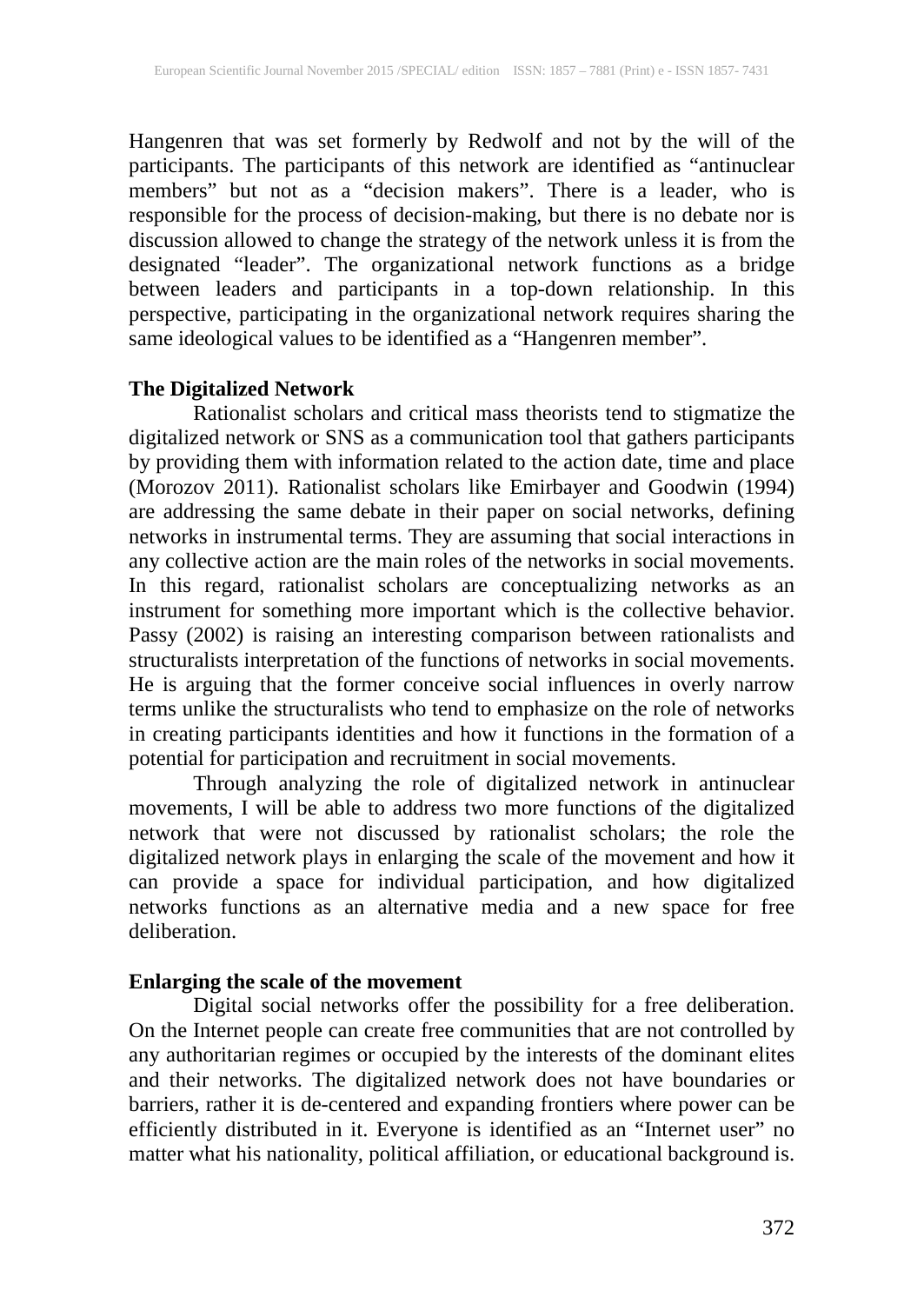Moreover every Internet user can join this deliberative space freely turning it into a democratized community for raising other political standpoints with no conditions. Castells (2012) argues that digitalized networks are based on the term of "togetherness". According to Castells, "togetherness" is a fundamental psychological term to overcome fear. And overcoming fear is the fundamental threshold for individuals to engage in social movements. The Arab uprisings are a significant example of practicing the term "togetherness" through the digitalized social network, turning the Internet into a democratized political realm to gather people from diverse political and social backgrounds together. This "togetherness" is what ultimately led to the fall of Mubarak Regime. Japan is not an exception to this concept. Although Japan has more rights to freedom of speech comparing to that of Egypt, the Internet has played a great role in enlarging the scale of the antinuclear movement. One of the admins who is followed by more than five thousand users on twitter said to me once that without twitter he would have never thought to join the movement in real because he thought he might be the only person who is not satisfied regarding the Noda and Abe administrations. However, after he started tweeting about the anti-nuclear movement he received thousands of positive feedbacks asking him to join the demonstration and say that in real $31$ . The retired computer programmer Yukio Kurosu (68), whom I met during the demonstration was posting everything directly to his Facebook page saying that he was receiving messages from people whom he didn't know, personally asking him about the details of the movement and where they could join.

Through digitalized social network people can share the same interests and goals that can motivate them to join the real movement in the urban space to mobilize the values and contentions they shared on the Internet realm. Digital networks function as a motivating and identifying sphere where people can gather their courage together carving out their own community in the urban space for social change.

## **Digitalized Networks as an alternative media**

Digitalized networks were necessary in a country like Egypt where there was no real free space for deliberation under the Mubarak authoritarian regime. Therefore, there was a necessity to create a free discursive space that was not controlled by any public institution. However, this is not the case in the anti-nuclear movement of Japan. There is an enough deliberative space for individuals to raise their voices against the government policies with no fear of police brutality unlike the situation in most of the Arab countries. The question here is if Japan has such a free discursive urban space why the

<span id="page-4-0"></span> $31$  The official account on twitter is : https://twitter.com/demo\_jhks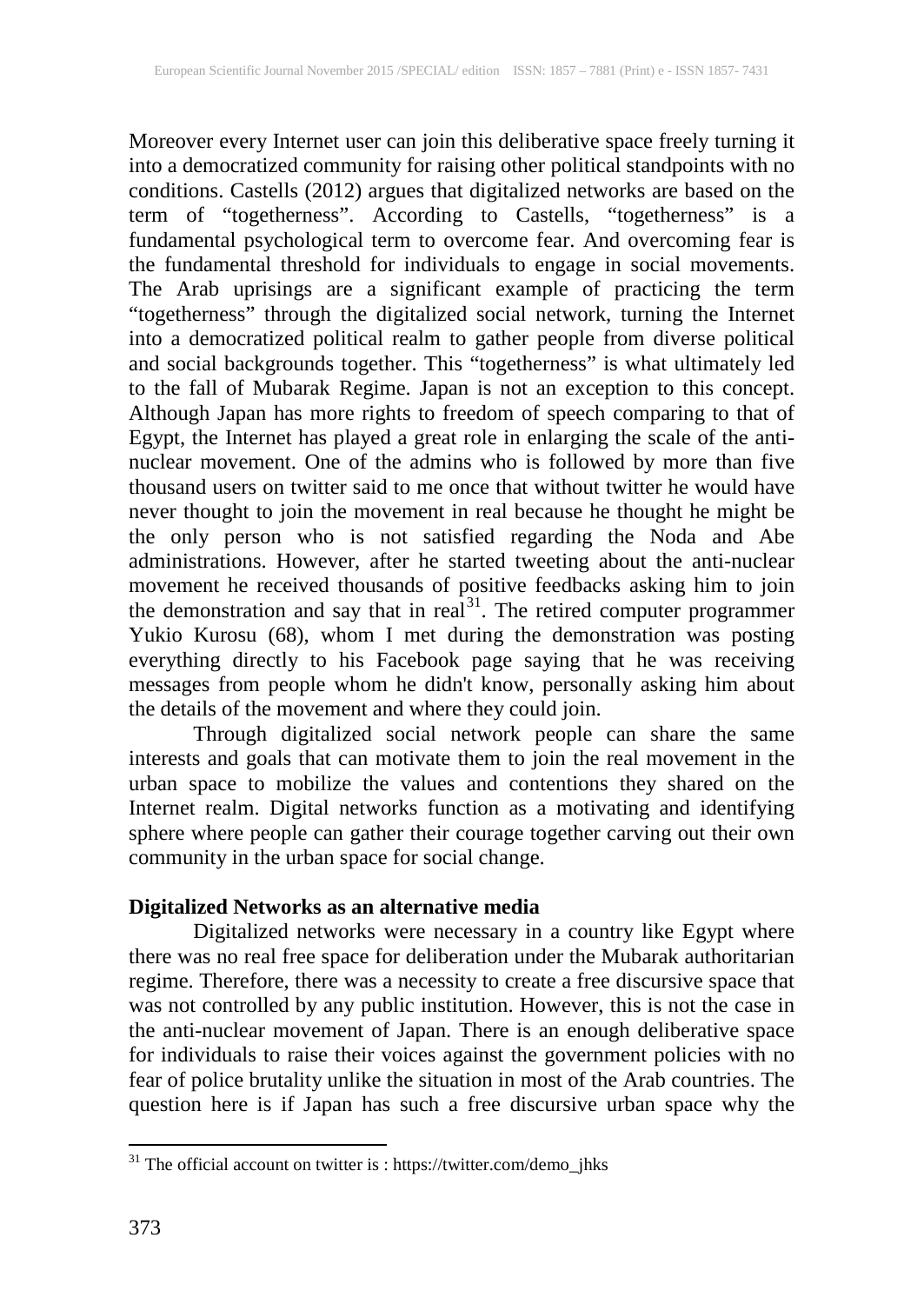digitalized network is needed? As I have mentioned before, the digitalized networks are mobilized in Japan as a space for deliberation and individual participation to enlarge the scale of the movements. On the Internet space, there are unfamiliar demonstrations like "hitori-demo" or the "one person demonstration" which is held by Tachikawa Shinya (50) a farmer in Kyushu; Japan's third largest island. Shinya is using the Internet as space to share his ideologies because he is not able to join the weekly demonstration in Tokyo. However, those are not the only roles that digitalized networks play in the movement.

Japan mainstream media, like in so many countries, is either controlled by the government or have pro-nuclear agendas. That's why they rarely talk about the "anti-nuclear" movement in the news or any other talk shows. Mainstream media and public institutions cannot be against the operation of the nuclear reactors , since most of the advertising campaigns for the Toden reactors are mainly broadcasted through their channels. Now, here is where the role of the digitalized network as an alternative source of information and citizen journalism comes into action. Citizen journalists are collecting, analyzing and disseminating news that is not broadcasted in the mainstream media institutions as a response to shortcomings in the coverage of the movement. Aozora Houso<sup>[32](#page-4-0)</sup> website is an example of citizen journalism in Japan. The admin of the website is Yoshinori Fukuda (61) a painter and kimono designer, however, his website is alive channel that transmits all the speeches and the progress of the anti-nuclear movement online. "*Mainstream media cannot be a trustworthy information source, since they gain economic benefits from the advertising campaigns of the Toden Nuclear Reactor. That's why there is a great need to show those who are still believing in government myths and mainstream media the truth*. *I feel disappointed when I see reporters from Germany, France, Italy and china who came specifically to deliver the demonstration news to their countries, while the Japanese TV doesn't mention a single word about the movement*!" said Fukuda criticizing the policies of main stream media and emphasizing on the role his website plays in spreading the movements progress and the situation of Fukushima.

Fukuda is a citizen journalist who was driven by anger and dissatisfaction towards mainstream media and he decided to move to Fukushima to report the truth that is never mentioned. Digitalized networks have played a great role in introducing a new source of legitimate and objective media that is not controlled by certain political party or any public

 $32$  Aozora Houso is a channel on Ustream that used to broadcast all the news that is related to the anti-nuclear movement until September 2014. The official website: the anti-nuclear movement until September 2014. The official website: http://www.ustream.tv/channel/あおぞら放送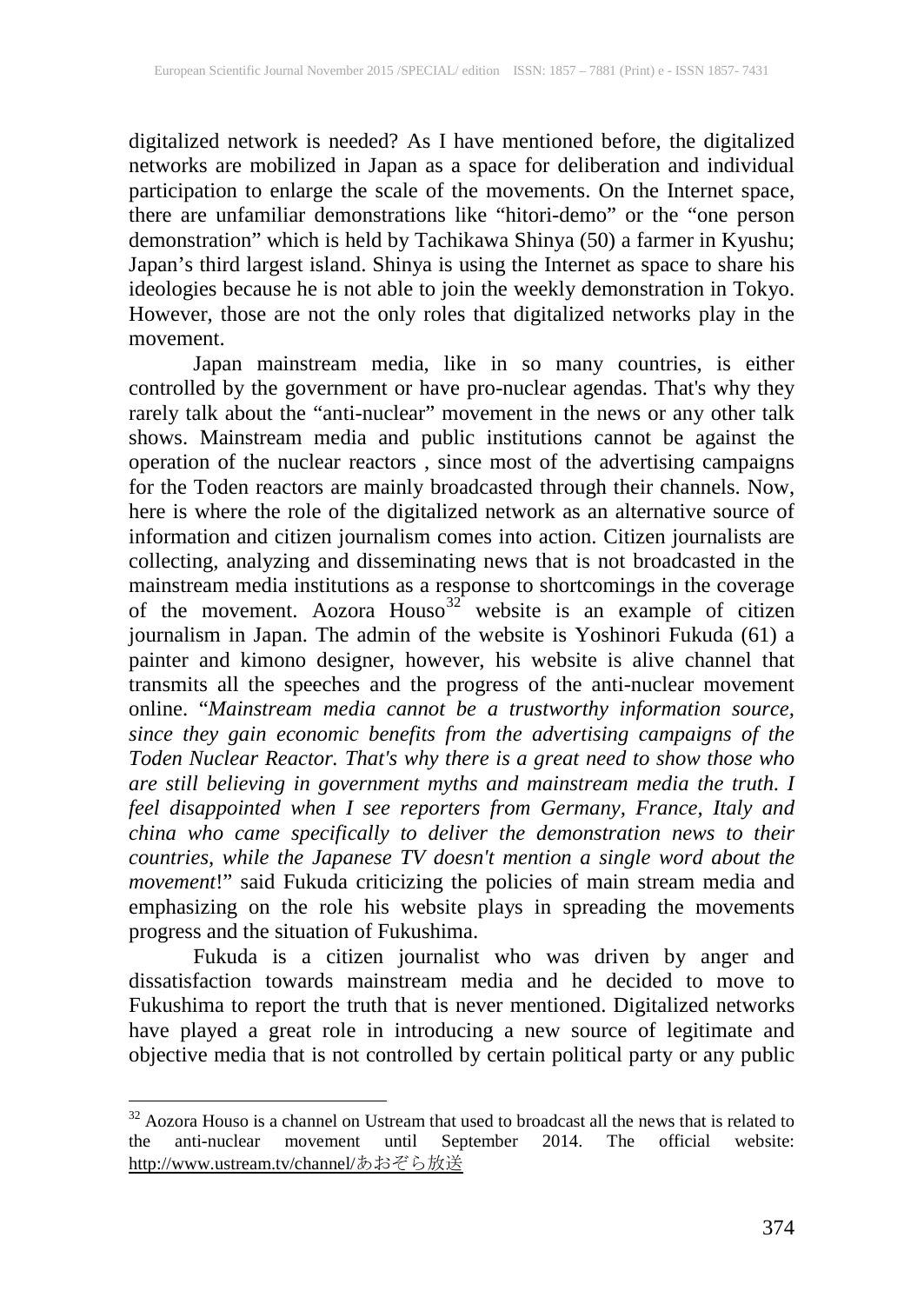institutions. Yukio Kurosu (68) is a retired computer programmer who never missed a week of the demonstration, always having his camera to take photos and videos to post them on his blog and Facebook page. "*Since we are joining this demonstration we have a duty! Our duty is not about participating in the weekly demonstrations and when it finishes we just go home and wait for the following week, we must share what we are witnessing every week. We must record those moments for our grandsons to know to what extent did their parents and grandparents fought for Japan! I am posting all the videos and pictures I take on a weekly basis on my Facebook page and my blog. I am not forcing anybody to come and join the demonstration, but I share with those who are not able to come the real situation that won't be ever broadcasted on mainstream media*" Yukio said when commenting on the importance of digitalized social network and how he is strategically using it. Yukio used to take a part in the Anpo Struggle during the 1970s, protesting against Kishi's unorthodox parliamentary maneuvers to pass the Anpo Bill, despite society's conspicuous dissatisfaction.

Since Japan mainstream media and local newspapers like Yomiuri shimbun are obviously promoting the pro-nuclear agenda, it can influence wide range of its fans and readers to support pro-nuclear strategy. If there was not another strong side to criticize their agenda and prove the opposite and the hidden agendas behind their strategy of mind controlling the readers, nothing will change.

## **The Rhizomatic Network**

Rhizome is a philosophical term that stems from the theories of Gilles Deleuze and Felix Guattari. The word is derived from a Greek word meaning "to take a root". Rhizome is represented as a tree model which can be interpreted as a symbol of hierarchy. However it can also refer to binary systems, because every new branch ties back in some essential way to the root that makes all growth possible.

One of the ways in which networks play in the Japanese anti-nuclear movement is unification of all the diversified groups with their multiple goals and agendas into one cohesive network. This is the reason why Fisher (2003) is calling the Rhizomatic Network, "the network of networks". In this section I am going to hypothesize more functions of the Rhizomatic network and its role in integrating most of the participating groups with their diverse agendas and goals in horizontal, non-hierarchial, acentered and heterogenous way in the Japanese antinuclear movement of Japan.

As I have argued, both organizational and digital networks play a marginalized role in the movement that exceeds the role of being instrumental. Whilst the organizational network that is represented in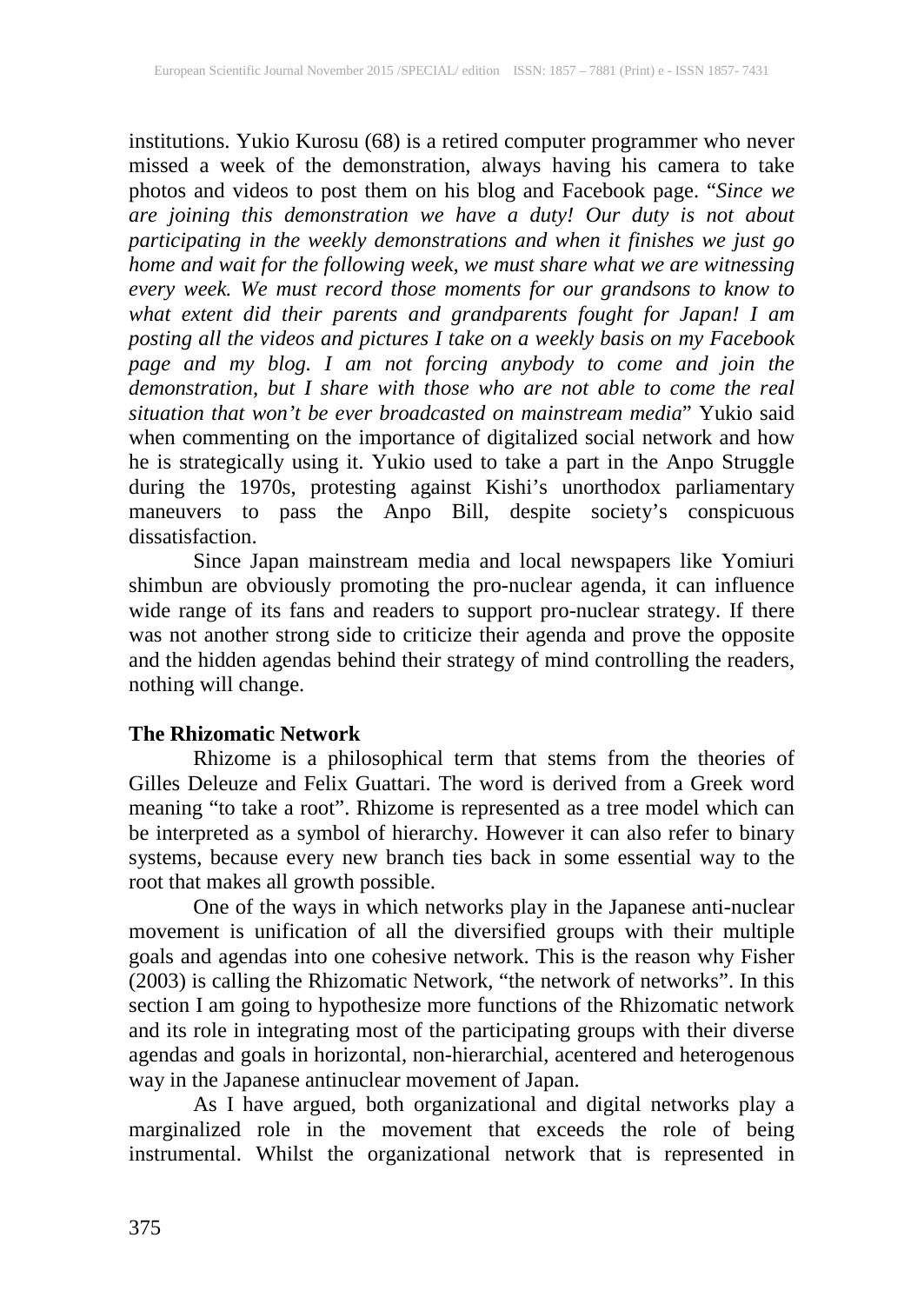Hangenren helps in raising the participants awareness through some educational lectures and sessions to explain the movement demands, the digitalized network functions as an alternative source of media to broadcast all the news that is not shown in mainstream media institutions. Besides it provides a space for free deliberation where individuals, regardless of their political and educational backgrounds, can interact and get to know the necessity of joining the movement and thus they move their deliberative space from the cyberspace to the urban space. The Rhizomatic network is wider than the former two networks. Since it is non-hierarchical it can connect between all the groups without having a certain leader like in the organizational network. Moreover, it doesn't aim for certain categorical organization like the digital network does when it connects internet users, but rather it gathers all the groups with their multiple identities, which makes the Rhizomatic Network unique. As we are going to see in the next analysis of some groups who have joined the movement, I will be able to illustrate the role of Rhizomatic network in the antinuclear movement and why the movement managed to last for four years without getting disseminated by the government or the police.

Although the main goal of the movement is to stop the nuclear reactors, the movement also acted as a space for raising other social and political demands in Japan. "Mama demo" is a significant example of these groups. "Mama Demo" was firstly created by single mothers who joined the movement in 2011. "*Most of us have never joined any political activity, antinuclear movement is the first movement that we have ever joined*" said Chieko Uomizu (50) one of the active leaders of "Mama demo". She continues: "*we realized that we, women , are deprived of our rights. We are neglected and we are dismissed from work when we get pregnant. I just want to know what is so wrong with being a mom?*"

"Mama Demo" like any other group firstly joined the movement because they were against re-operating the nuclear reactors. But gradually they started to realize that they have other demands that can not be represented through the anti-nuclear movement or Hangenren channels. Therefore, they decided to make their own group to call for gender equality and single mother rights.

The anti-nuclear movement is divided into several spaces, one of them is the space of "family area", where mothers were allowed to bring their children to join the demonstration with them. The family area was the turning point that made the members of "Mama Demo" realize that they have other demands that the antinuclear movement was not aware of. Consequently, they created their first group for gender equality and women rights naming it "Mama Demo" as most of the members of the group were the mothers who came with their children to the family area. Each group that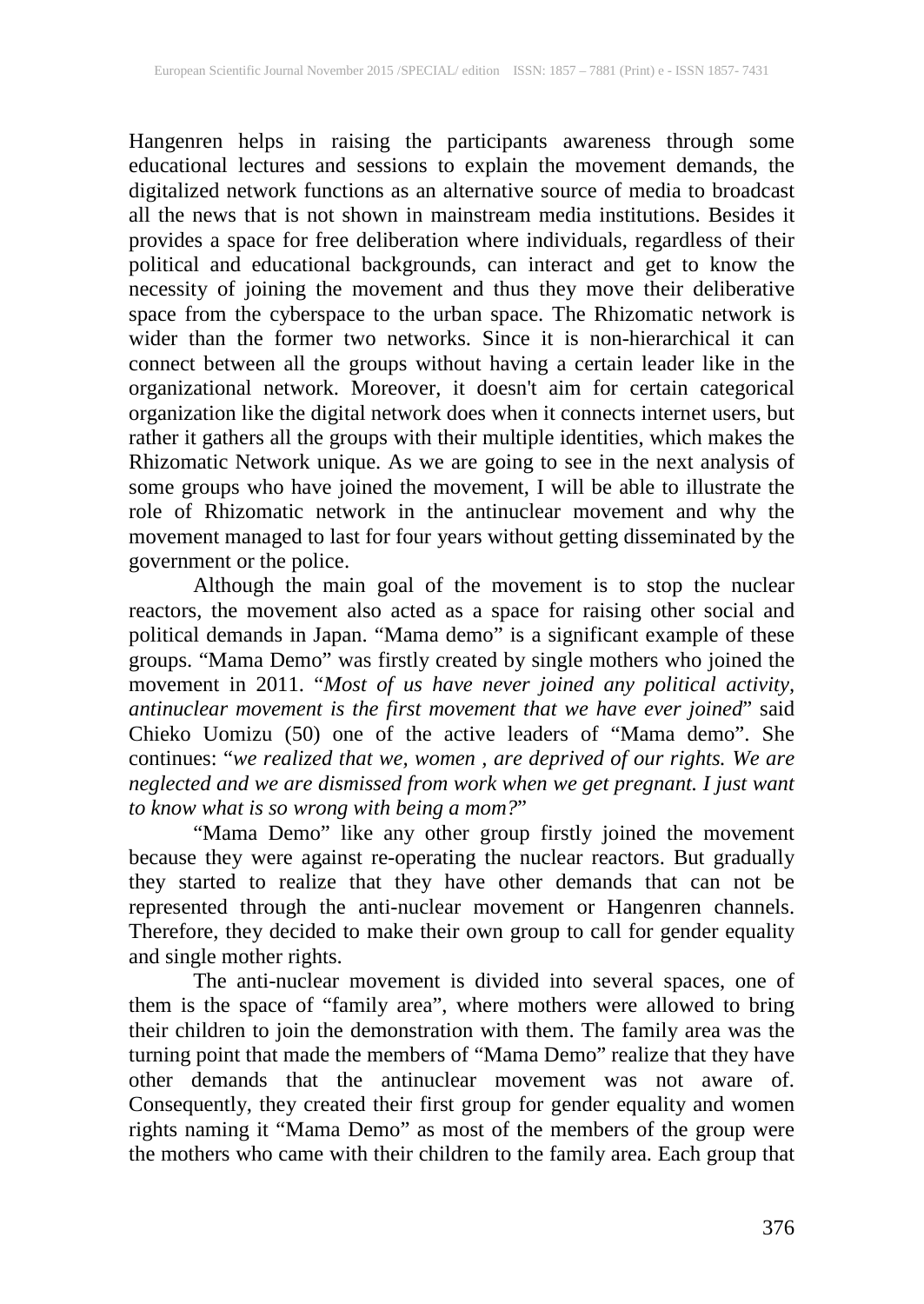is participating in the movement had one major goal, which was to stop the nuclear reactors. However, by getting involved in the movement, it contributed in raising their awareness to other issues and demands that these groups feel they have been deprived of in Japanese society. "Mama Demo", being one such group and their pursuance in gender equality. Although "Mama Demo's" agenda is totally different than that of Hangeren, Kumagai (28) an unmarried stylist and a member of "Mama Demo" comments: " *we are not more isolated than hangenren or any other groups, you know that we don't have either high political consciousness or an experience in planning movements and peaceful marches, that's why we are communicating with other groups and inviting them to most of the events we are organizing to help us with their advice"*. According to Kumagai, not all the groups that are participating in the antinuclear movement are single issue ones. However, having different agendas doesn't mean the groups are isolated from each other, but rather this opens up a chance for communication among them, to share knowledge and experiences to progress all movements. It is extremely rare to see clashes between anti-nuclear groups or even between the groups participants and the police , which was enlightening for me, because, as an Egyptian, I could never imagine a situation where joining a social movement would not result in clashes between security police and demonstration participants.

One of the most interesting incidents that I have witnessed several times during the movement, was a police officer is shouting at one of the participants and the latter was yelling in anger "you don't have any right to tell me what to do !" "it is not your business!". At first glance I thought it was going to be the same scenario during Jasmine Revolution in Egypt. However, what happened next was different than what I had been witnessing in any other movement before and that was one of the most important roles Rhizomatic networks play in anti-nuclear movement. Another gentleman had suddenly showed up, and he started talking with the participant "Ochi-tsuite! Ochi-tsuite!" which means "Calm down! Calm down!" Then he asked him to go back to the demonstration lines while he continued talking with the officer. The whole situation lasted for less than 10 minutes, a confrontation was averted, and things went back to normal. I have seen this process frequently in front of the Prime Minister's residence, and so I decided to follow this gentleman to know more about his role in the movement.

Ichigaya Kinoshita (44) is a political scholar and activist. He has participated in so many social movements, starting from the "Anti-war in Iraq" protests, to today's anti-nuclear movement. When I asked Kinoshita about his role in the movement, he said that he is a member of a group called "keisatsu Tai". *"The group aims to keep the movement peaceful with no clashes among participating groups or between the groups and the police*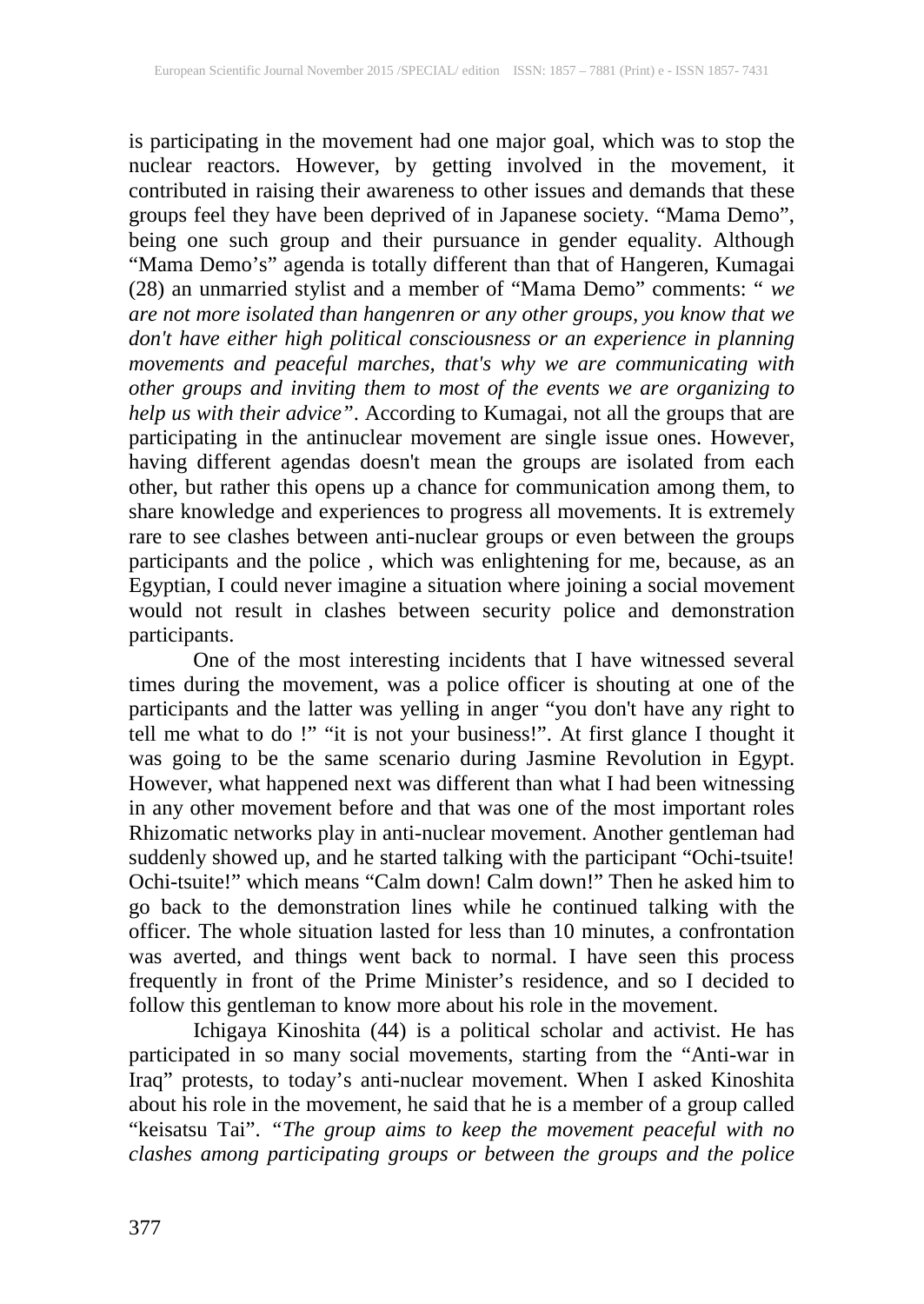*officers. We don't have any political affiliation and we are not members of any of the participating groups. Our agenda is just to secure the movements, and keep the relations between the participants and the police positive in order to keep the movement continuing until it achieve its goals*" Kinoshita said to me when I asked him about his role in the movement. The antinuclear movement became a space for free deliberation for everyone starting from young adults just gaining experience and knowledge to the elderly, who have had rich experiences of joining the largest social movements and strikes in postwar Japan participating in the Anpo struggle and the Voiceless Voices movements to act out a model of civic participation in a democratic society.

#### **Conclusion**

Networks have more functions than just as an instrument that gathers individuals. In the anti-nuclear movements of Japan, networks at least function in three ways that rationalist scholars have undermined it in their researches. First, the organizational network which functions as a bridge that creates a mutual identity, such as the "Hangenren member", enables each participant to be a member of the network regardless of their diverse political consciousness and educational backgrounds. Although the Organizational Network is a top-down structured network, it has a significant role in raising the awareness of the participants through the educational sessions and lectures that are given to the participants so that they are better able to understand the movement's demands and progress. Second, are the Digitalized Social Networks, which allow users to have a deliberative and discursive space to create a strong community that eventually moves to an urban space to enlarge the scale of the movement. In addition, Digitalized Networks act as an alternative media that provide people with all the information regarding the nuclear power, the movement's progress and other incidents that are never reported in mainstream media and local newspapers. Last is the Rhizomatic network, which doesn't aim to lead people or intervene in the process of the individual participation, but to preserve the continuity of the movement for the longest period without troubles or clashes with other groups or with police officers.

If the Organizational Network and Digitalized Social Networks are the reasons for enlarging the scale of the movement, the Rhizomatic network or the "network of networks" is the main reason behind the movement's continuation regardless of the government oppression. Therefore, the Networks role is not only limited to instrumental perspective, but they also play a marginalized role in facilitating recruitment to social movements. Networks are important because it provides us with better knowledge of the dynamics and mechanisms that induce people to join the movement. They are not just instruments but they should also be analyzed as independent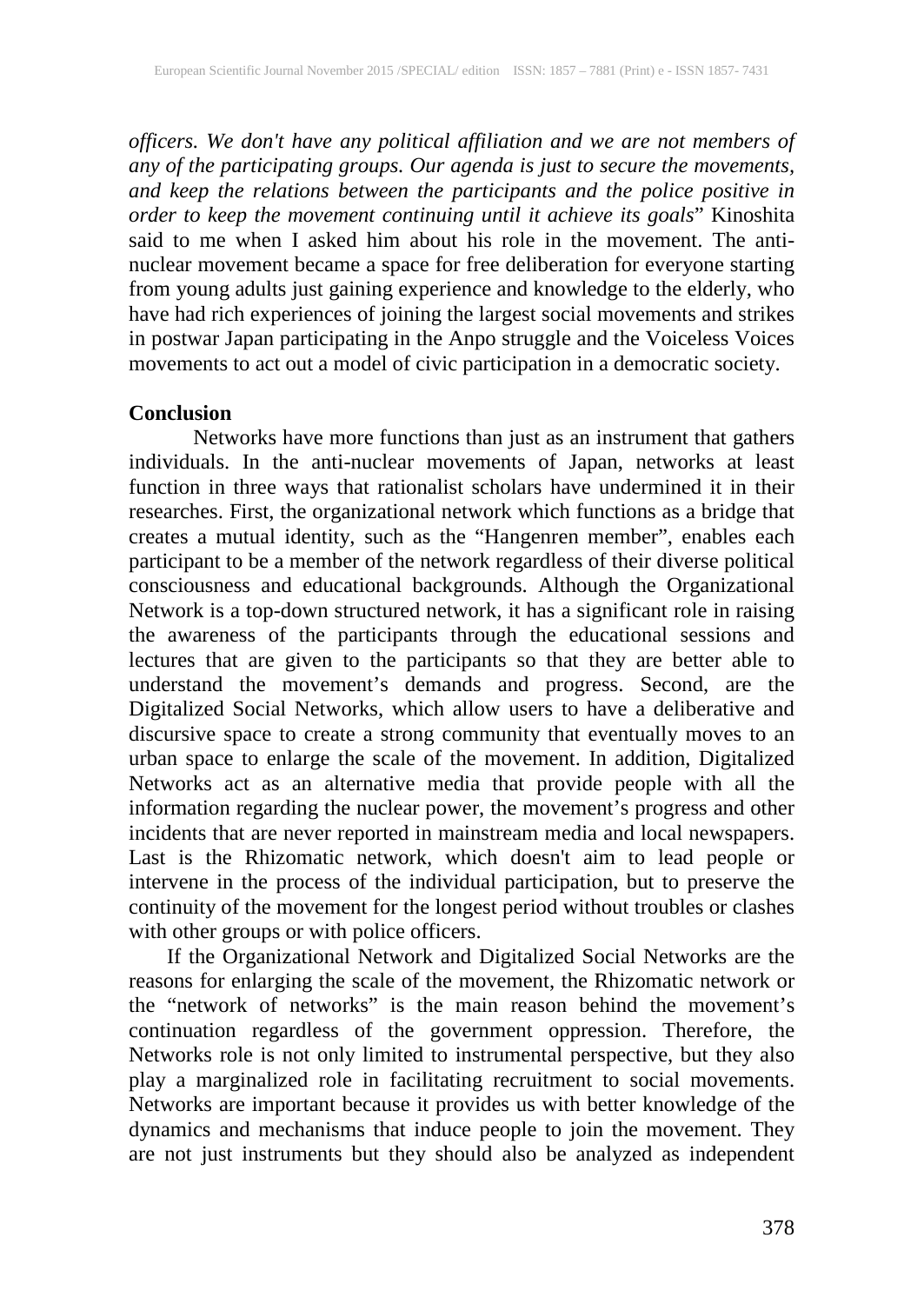norms that provide participants with a collective identity and a free deliberative space where they can have interactions with others to change the society through real deliberation and creativity.

## **References:**

Abishk, Singh and Gopal Thakur. (2013). New media technology as public sphere for social changes: A critical study. *Journal of Indian research*, Vol.1, No.2, 38-43.

Blumer, Herbert. (1969). *Collective Behavior*. Alfred McClung Lee ed., Principles of Sociology, New York: Barnes & Noble.

Castells, Manuel. (2012). *Networks of Outrage and Hope: Social Movements in the Internet Age*. Polity press.

Dahlberg, L. (2007). The Internet, deliberative democracy, and power: Radicalizing the public sphere. *International Journal of Media and Cultural Politics*, Volume 3, Number 1, pp. 47–64.

Deleuze, G., and F. Guattari. (2008a). Introduction: Rhizome. In *A Thousand Plateaus*. London: Continuum, 3-28.

Deleuze, G., and F. Guattari. (2008b). 1730: Becoming-Intense, Becoming-Animal, Becoming-Imperceptible. In *A Thousand Plateaus*. London: Continuum, 256-341.

Emirbayer, Mustafa, and Jeff Goodwin. (1994). Network Analysis, Culture, and the Problem of Agency. *American Journal of Sociology* 99: 1411-54.

Fisher, William, and Thomas Ponniah. (2003). *Another World Is Possible*. Verso.

Habermas, J. (1989). *The Structural Transformation of the Public Sphere: An inquiry into a category of Bourgeois Society*, T. Burger and F. Lawrence (trans.), Cambridge, MA: MIT Press.

Johnston, Hank and Bert Klandermans. (1995). *Social movements and culture*. University Of Minnesota Press.

Kim, Hyojoung, and Peter S. Bearman. (1997). The Structure and Dynamics of Movement Participation, *American Sociological Review,* 62: 70-93.

Kriesi, Hanspeter, Ruud Koopmans, Jan Willem Duyvendak and Marco Giugni. (1995). *New Social Movements in Western Europe*. Minneapolis: University of Minnesota Press.

Mayer N. Zald, and John D. McCarthy ed. (1987). Social Movements in an Organizational Society: *Collected Essays*, New Brunswick: Transaction Publishers,15-42.

McCarthy, John D., and Mayer N. Zald. (1977). Resource Mobilization and Social Movements: A Partial Theory, *American Journal of Sociology*, 82(6): 1212-41.